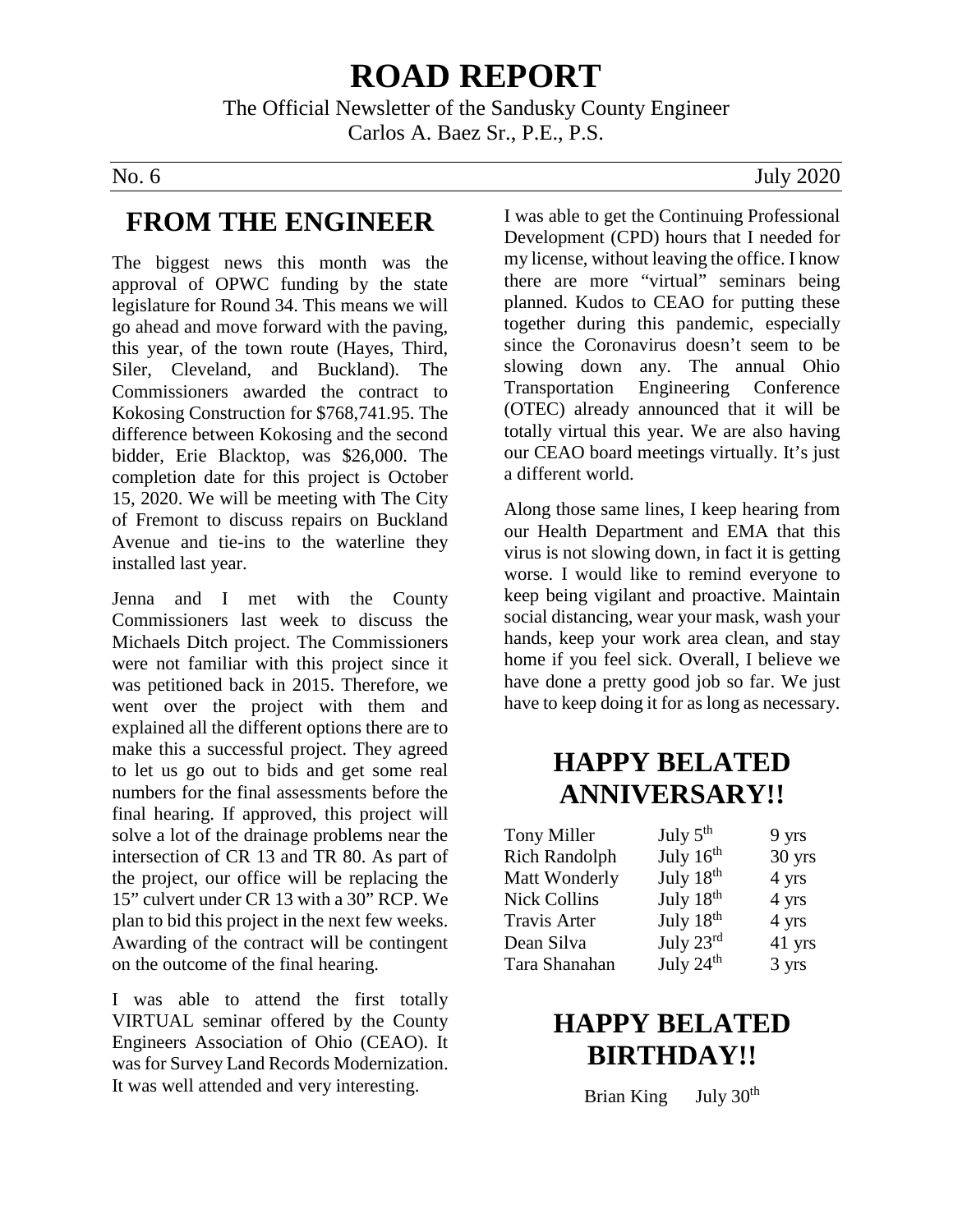## **FROM THE ROAD SUPERINTENDENT**

Since the last Road Report, numerous jobs have been completed. In the last report we were still working on the culvert replacement on CR 294. This job is now complete with the exception of seeding and mulching. Since then, the big excavator has repaired the maintenance ditch on Maple Lane, dug on the backside of the walls on WO. 42-0.43 for a varmint problem, placed rock along the TR 42 ditch for Woodville Twp, and removed a log jam under Cherry Street Bridge. The crew is now on TR 270, by the county line, where they will be lowering a culvert tile.

The Mini has been just as busy. We got back to CR 128 where some yard tiles were replaced. We then went to the fairgrounds and installed three catch basins and did some prepping for paving, a culvert replacement on CR 32, and a ditch cleaning on CR 13. Next for the Mini will be some road widening on Third Avenue, at Hayes Avenue.

The mowing crew has now finished the second round of mowing this week. We will be taking a break from mowing for a little bit with how dry it has been. Matt will continue with the Boom Mower.

### *Miscellaneous Road Work*

- Tony and Nick have been helping Dean with the Kiser Ditch survey and cutting brush, when needed.
- Tim, Jimmy, and Kory cut out dirt and put in grindings at the Fairgrounds, behind the grandstands, for a new camping area.
- Perry and Nick have been out updating the stop ahead signs around the county, plus anything else that comes up.
- Jimmy hauled for Ditch Maintenance on Bark Creek.
- New ceiling tile in the office was installed.
- The town route was mowed, as needed.
- Tile was repaired on Oakwood.
- The yearly truss bridge washing has been completed.
- Guardrail was repaired *"again"* on GR 183-1.74 bridge.

### *Getting the kids ready for school? Don't forget the* **Sales Tax Holiday**

**Friday, August 7th – Sunday, August 9th** A holiday from sales tax on some clothing, school supplies and/or instructional materials. **Learn more at ohio.gov**



 $\equiv$  EVENT DETAILS Croghan Colonial Bank Farmers Market & Triple J Towing Things that Go Event which will have special activities for the whole family. Farmers and vendors will be selling produce and uniqu items.

**TIME** (Saturday) 9:00 AM - 1:00 PM **Q** LOCATION Downtown Fremont

315 Garrison Street, Fremont, OH 43420

V